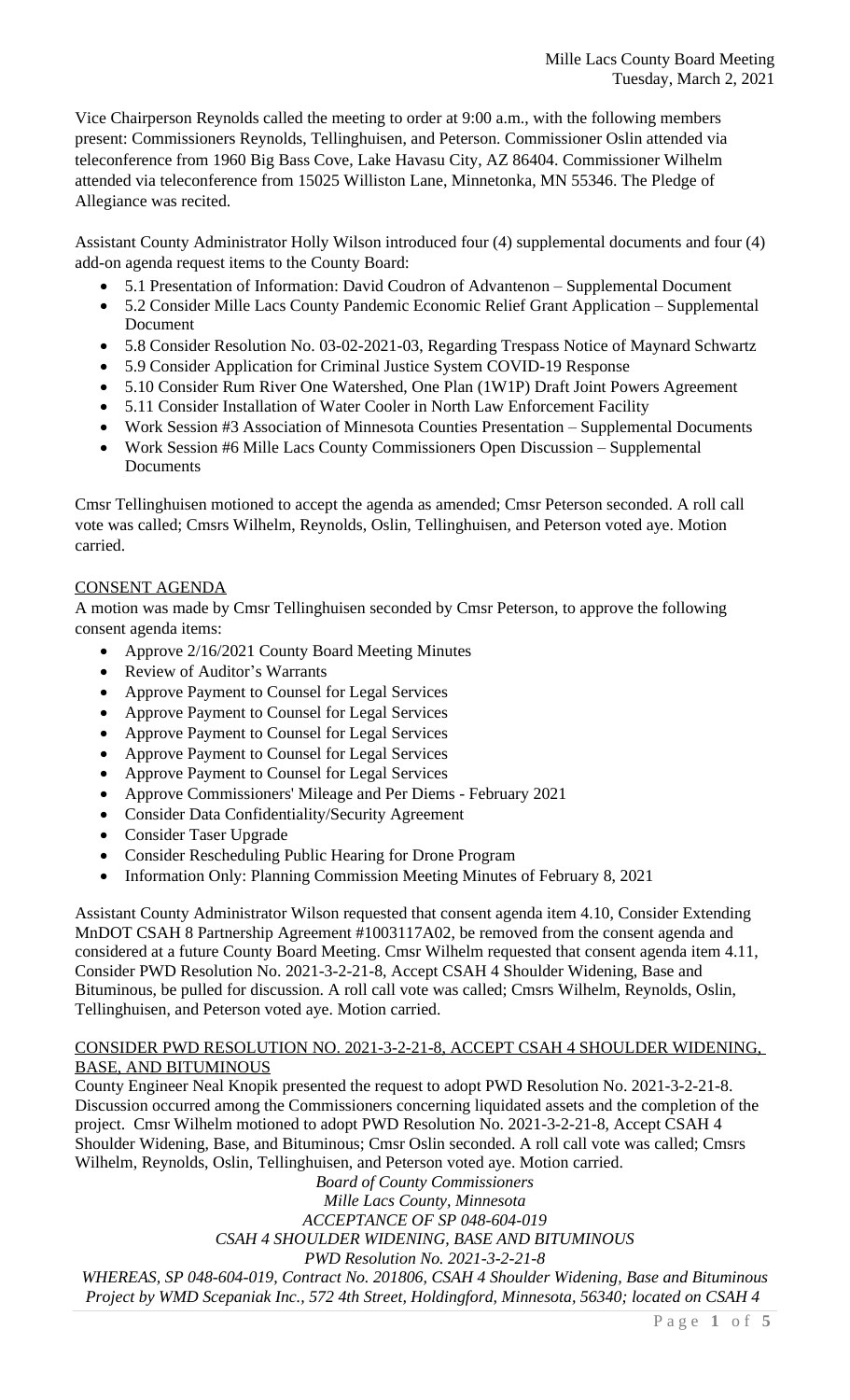Mille Lacs County Board Meeting Tuesday, March 2, 2021 *from CSAH 12 to CSAH 2; original contract cost was \$3,401,439.48 and the final contract cost is \$3,335,149.67; and the County Board being fully advised, NOW THEREFORE, BE IT RESOLVED, that we do hereby accept said completed project for Mille Lacs County and authorize final payment.*

#### PRESENTATION OF INFORMATION: DAVID COUDRON OF ADVANTENON

Economic Development Manager Mike Wimmer welcomed David Coudron of Advantenon. Coudron discussed the outcome of the Mille Lacs County broadband project. Coudron discussed the use of LTE wireless network and the continuous amount of interest from residents in additional broadband internet options in Mille Lacs County. The Commissioners thanked Mr. Coudron for the presentation.

#### CONSIDER MILLE LACS COUNTY PANDEMIC ECONOMIC RELIEF GRANT APPLICATIONS

Economic Development Manager Michael Wimmer presented the Pandemic Economic Relief Grant Applications received. Wimmer proceeded by presenting each small business or non-profit group in consideration of approval. Cmsr Wilhelm motioned to approve the Mille Lacs County Pandemic Economic Relief Grant Applications for Muggs of Mille Lacs, Rodeway Inn, D & L Express Café, Longsiding Grill & Bar, Pizza Central, Marcia Grant Travel, K-Bob Café, Pizza Pub, Northern Lights Ballroom, Wahkon Inn, Moonshine Grill & Bar, Anchor 13 Tattoo, Radiance Salon & Spa, C & C Consulting, Princeton Fitness, and New Freedom, Inc.; Cmsr Oslin seconded. A roll call vote was called; Cmsrs Wilhelm, Reynolds, Oslin, Tellinghuisen, and Peterson voted aye. Motion carried.

Cmsr Peterson motioned to approve the Mille Lacs County Pandemic Economic Relief Grant Application for Reynolds Balloons; Cmsr Tellinghuisen seconded. A roll call vote was called; Cmsrs Wilhelm, Oslin, Tellinghuisen, and Peterson voted aye. Cmsr Reynolds abstained. Motion carried.

Cmsr Wilhelm motioned to approve the Mille Lacs County Pandemic Economic Relief Grant Applications for Naomi's Pet Grooming, Allstar Childcare Center, Brookview Winery, and Thompson Lake Country Drug; Cmsr Tellinghuisen seconded. A roll call vote was called; Cmsrs Wilhelm, Reynolds, Oslin, Tellinghuisen, and Peterson voted aye. Motion carried.

Cmsr Wilhelm motioned to approve the Mille Lacs County Pandemic Economic Relief Grant Application distribution of \$10,000 to the Princeton VFW and the Milaca Legion; Cmsr Peterson seconded. A roll call vote was called; Cmsrs Wilhelm, Reynolds, Oslin, Tellinghuisen, and Peterson voted aye. Motion carried.

Cmsr Tellinghuisen motioned to approve the Mille Lacs County Pandemic Economic Relief Grant Applications for the Milaca Legion, T-Nails, and Madre Loca, contingent on sending the proper documentation to the Secretary of State; Cmsr Wilhelm seconded. A roll call vote was called; Cmsrs Wilhelm, Reynolds, Oslin, Tellinghuisen, and Peterson voted aye. Motion carried.

CONSIDER PENALTY AND INTEREST ABATEMENT FOR ALLSTAR CHILDCARE

Auditor-Treasurer Eric Bartusch introduced the request to consider a penalty and interest abatement for Allstar Childcare in Milaca, Minnesota. Bartusch stated that all property taxes have been paid in full as of the previous week. Cmsr Tellinghuisen motioned to approve the Penalty and Interest Abatement for Allstar Childcare; Cmsr Peterson seconded. A roll call vote was called; Cmsrs Wilhelm, Reynolds, Oslin, Tellinghuisen, and Peterson voted aye. Motion carried.

## CONDUCT PUBLIC HEARING FOR KENNEL LICENSE APPLICATION, SUSAN & JAY **KENADY**

Land Services Director Michele McPherson presented the request to open the public hearing concerning a kennel license application in Page Township. Cmsr Peterson motioned to open the public hearing concerning a kennel license application for Susan and Jay Kenady at 9:43 a.m.; Cmsr Wilhelm seconded. A roll call vote was called; Cmsrs Wilhelm, Reynolds, Oslin, Tellinghuisen, and Peterson voted aye. Motion carried.

Jay Kenady 22589 160th Avenue Milaca, Minnesota 56353

Jay Kenady of Milaca stated that he was open to receiving any questions concerning the proposed kennel license. No questions were received.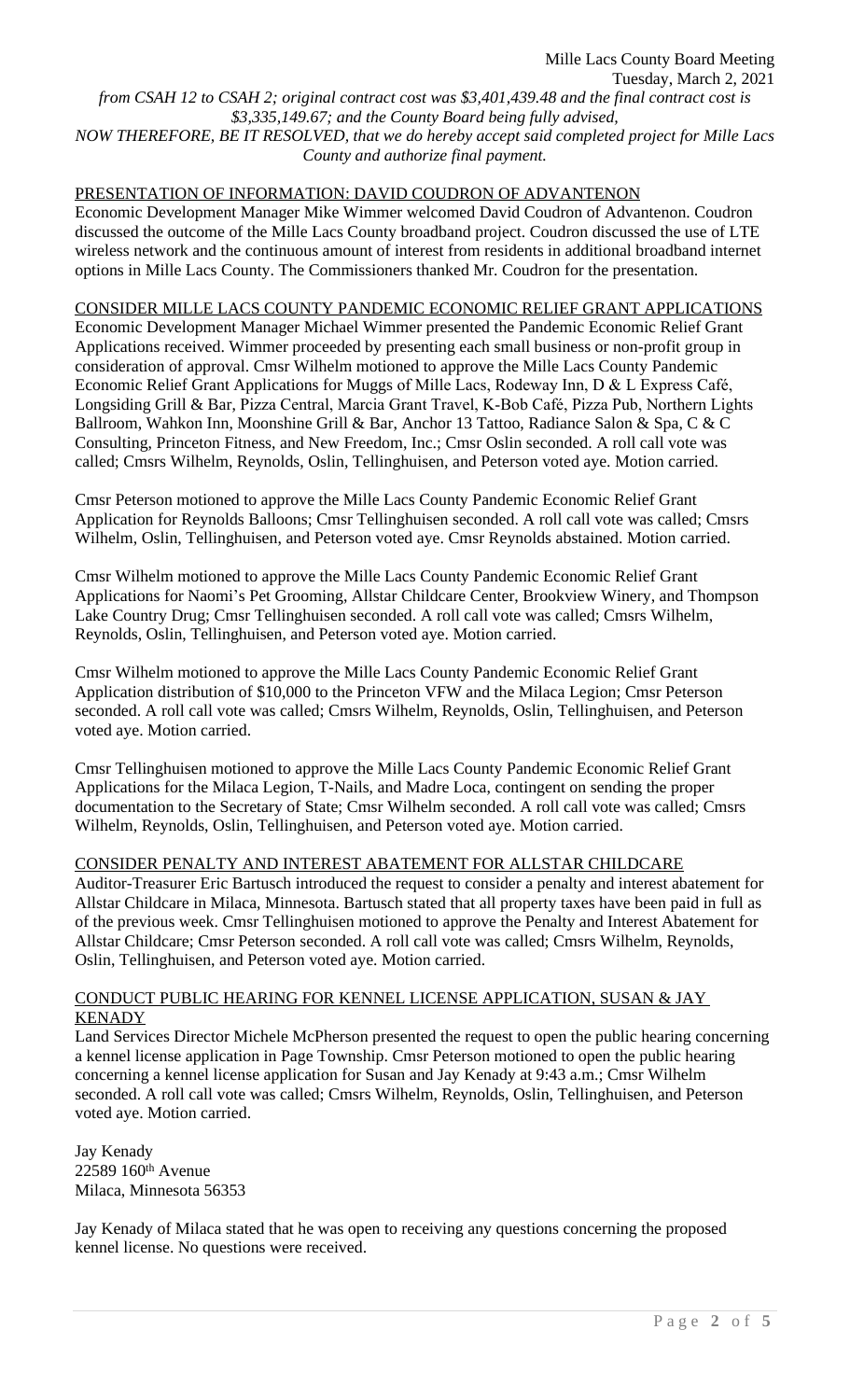Tuesday, March 2, 2021

Cmsr Wilhelm motioned to close the public hearing at 9:45 a.m.; Cmsr Tellinghuisen seconded. A roll call vote was called; Cmsrs Wilhelm, Reynolds, Oslin, Tellinghuisen, and Peterson voted aye. Motion carried.

Cmsr Tellinghuisen motioned to approve the kennel license. McPherson stated that the approval for the kennel license would be brought to the Board at the next Board Meeting; an approval was not necessary at this time. Motion failed.

## CONSIDER CONDITIONAL USE PERMIT BY STEPHAN DAVY FOR HOME OCCUPATION

Land Services Director McPherson introduced the request for the Conditional Use Home Occupation Permit. McPherson stated that the permit request is not on the same location as his residence, therefore, a conditional use permit is necessary; however, the owner resides within the vicinity. McPherson noted that numerous letters had been received from neighbors; these letters were included in the 2/8/21 Planning Commission Meeting minutes presented in the County Board's consent agenda. McPherson stated that the Planning Commission recommends approving the permit with the conditions stated. Extensive discussion occurred among the Commissioners; references were made to sections 505.4, 505.6, 505.7, and 505.9 of the Development Ordinance. Cmsr Peterson motioned to deny the Conditional Use Permit by Stephan Davy and to direct staff to prepare findings of fact associated with 505.4, 505.6, 505.7, and 505.9 of the Development Ordinance for the March 16, 2021 County Board Meeting; Cmsr Oslin seconded. A roll call vote was called; Cmsrs Wilhelm, Reynolds, Oslin, Tellinghuisen, and Peterson voted aye. Motion carried.

#### CONSIDER RESOLUTION NO. 03-02-2021-01, APPOINT THE ENVIRONMENTAL RESOURCES DIRECTOR/LAND COMMISSIONER AS DRAINAGE INSPECTOR

Assistant County Administrator Wilson presented the resolution to appoint the Environmental Resources Director/Land Commissioner as the Drainage Inspector. Cmsr Wilhelm motioned to adopt Resolution No. 03-02-2021-02, Appoint the Environmental Resources Director/Land Commissioner as the Drainage Inspector; Cmsr Oslin seconded. A roll call vote was called; Cmsrs Wilhelm, Reynolds, Oslin, Tellinghuisen, and Peterson voted aye. Motion carried.

> *Board of County Commissioners Mille Lacs County, Minnesota Resolution No: 03-02-2021-01*

*Appoint Environmental Resources Director/Land Commissioner as Drainage Inspector WHEREAS, the Mille County Board of County Commissioners acts as the Drainage Authority in accordance with Minnesota Statutes Chapter 103E for all 103E drainage systems established within the borders of Mille Lacs County; and*

*WHEREAS, as the Drainage Authority, under Minnesota Statute 103E.065, shall appoint a competent person to serve as the Drainage Inspector; and*

*WHEREAS, the previous Drainage Inspector, Dillon Hayes, has resigned his position with Mille Lacs County; and*

*WHEREAS, the Environmental Resources Director/Land Commissioner was hired on February 8, 2021, and thereupon assigned the duties of Drainage Inspector; and*

*NOW, THEREFORE, BE IT RESOLVED that the Mille Lacs County Board of Commissioners hereby appoints the Environmental Resources Director/Land Commissioner as the Mille Lacs County Drainage Inspector for a term that shall expire on December 31, 2024, with compensation to be provided according to Mille Lacs County personnel policies.*

### CONSIDER RESOLUTION NO. 03-02-2021-02, APPOINT A COUNTY RECORDER PURSUANT TO MINNESOTA STATUTE 375A.01

Assistant County Administrator Wilson presented the Resolution 03-02-2021-02, Appoint a County Recorder. Wilson stated that the current Recorder's resignation has a final day of Friday, March 5, 2021. Discussion occurred among the Commissioners. Cmsr Peterson motioned to adopt Resolution No. 03- 02-2021-02, Appoint a County Recorder Pursuant to Minnesota Statute 375A.01; Cmsr Tellinghuisen seconded A roll call vote was called; Cmsrs Wilhelm, Reynolds, Oslin, Tellinghuisen, and Peterson voted aye. Motion carried.

*Board of County Commissioners Mille Lacs County, Minnesota APPOINTMENT OF COUNTY RECORDER Resolution No. 03-02-2021-02 WHEREAS, Minnesota Statute 375A.01 provides for the Mille Lacs County Board of Commissioners of the State of Minnesota to fill the office of County Recorder by appointment; and*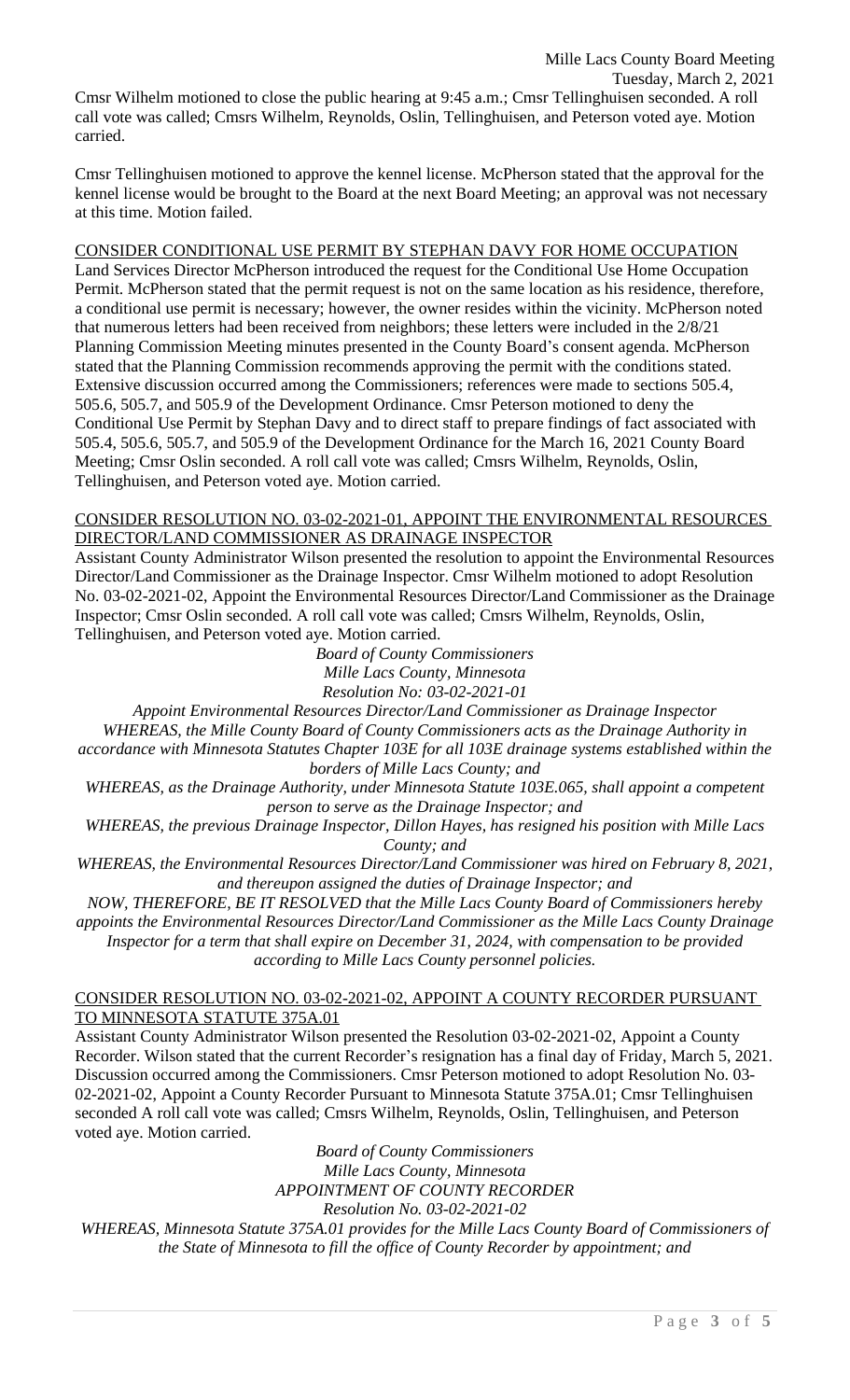*WHEREAS, on February 16, 2021, the Mille Lacs County Board of Commissioners accepted the*

*resignation of Michele McPherson as Land Services Director/County Recorder effective on March 5, 2021; and*

*WHEREAS, the Deputy Recorders have not been cross-trained in all duties of the County County Recorder; and*

*WHEREAS, the Assistant County Administrator has determined the Deputy Recorders are unable to perform all the duties of the County Recorder.*

*NOW THEREFORE, BE IT RESOLVED, that the Mille Lacs County Board of Commissioners appoints Warren Delles as the Temporary County Recorder effective March 6, 2021 until such time as a permanent County Recorder is determined.*

CONSIDER RESOLUTION NO. 03-02-2021-03, REGARDING TRESPASS NOTICE OF MAYNARD SCHWARTZ

Assistant County Administrator Wilson reviewed the proposed trespass notice. Wilson stated that Maynard Schwartz has come into various County buildings and made threatening statements to multiple staff. Wilson noted that Mr. Schwartz may make an appointment for County services if needed. Cmsr Oslin motioned to adopt Resolution No. 03-02-2021-03, Trespass Notice of Maynard Schwartz; Cmsr Peterson seconded. A roll call vote was called; Cmsrs Wilhelm, Reynolds, Oslin, Tellinghuisen, and Peterson voted aye. Motion carried.

> *Board of County Commissioners MILLE LACS COUNTY, MINNESOTA Resolution No. 03-02-2021-03*

*REGARDING TRESPASS NOTICE OF MAYNARD SCHWARTZ*

*WHEREAS, Assistant County Administrator Holly Wilson has briefed the Board regarding the repeated harassing behavior exhibited by Maynard Raymond Schwartz (DOB: 9/3/1945) on Mille Lacs County property.*

*WHEREAS, Maynard Schwartz's behavior has escalated over time, including incidents in multiple county buildings involving a number of different county employees and employees of the judicial branch. Several incidents have been documented where individuals working on county property have expressed that they are uncomfortable and feel threatened by the presence and conduct of Maynard Schwartz.*

*BE IT RESOLVED:*

*1. Maynard Raymond Schwartz (DOB: 9/3/1945) is being told to leave the premises of all Mille Lacs County buildings including the Historic Courthouse (635 2nd Street SE), the Justice Center (225 6th Ave SE), Community and Veterans Services (525 2nd Street SE), and the Sheriff's Office (640 3rd Street SE).*

*2. All services to which Maynard Schwartz may be entitled to may be arranged by telephone as follows: a. Historic Courthouse (Admin/Auditor/Land Services)—(320) 983-8218*

*b. Community and Veterans Services—(320) 983-8208*

*c. Sheriff's Office—(320) 983-8250*

*d. Attorney's Office—(320) 983-8305*

*e. Corrections/Probation—(320) 983-8202*

*f. District Court—(320) 983-8313*

*3. Maynard Schwartz has current charges requiring court appearances at the Mille Lacs County Justice Center. If Maynard Schwartz has a court hearing or appointment requiring his attendance, he may freely enter the Justice Center or other county building for so long as is necessary for his hearing and no longer. The time necessary for his hearing shall be determined by courthouse security in their sole discretion.*

*4. If Maynard Schwartz seeks a voluntary appointment on county property, that should be arranged in advance via telephone as follows :a. Historic Courthouse (Admin/Auditor/Land Services)—(320) 983-8218*

*b. Community and Veterans Services—(320) 983-8208*

*c. Sheriff's Office—(320) 983-8250*

*d. Attorney's Office—(320) 983-8305*

*e. Corrections/Probation—(320) 983-8202*

*f. District Court—(320) 983-8313*

*5 .If Maynard Schwartz is present on county property identified above and his presence is not required for a court hearing or appointment requiring his attendance and he has not arranged for an appointment as stated above, he is to be promptly removed from all Mille Lacs County property identified above.*